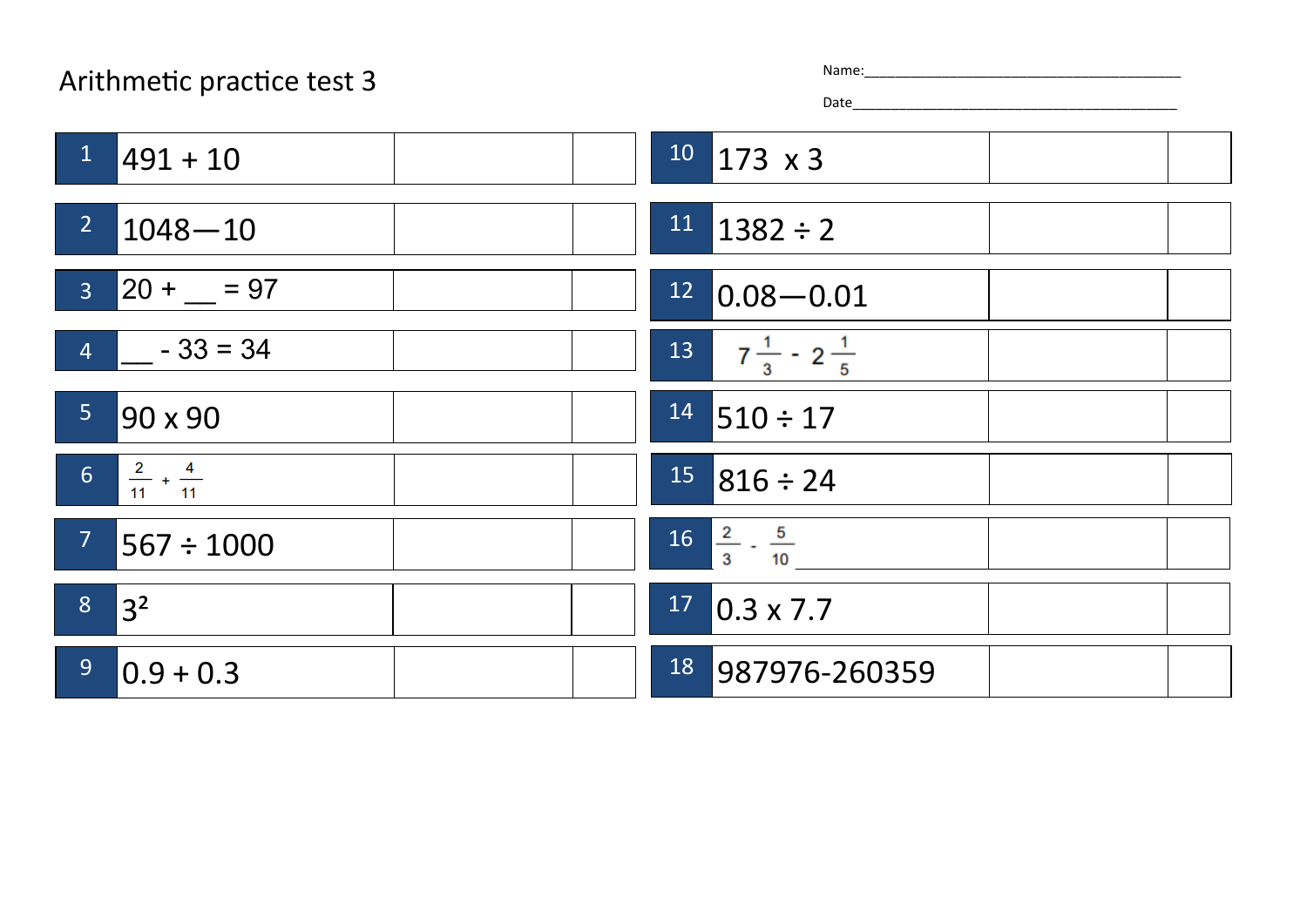| $19$ 4142524+4369692                | 28<br>492x 17                 |
|-------------------------------------|-------------------------------|
| $20$ 4 - 0.004                      | 29<br>99.18 x 10              |
| $21$ 135 x 34                       | $30 - \frac{1}{5}$ of 40      |
| $22 \frac{1}{10} \times 3$          | $31$ 81 + 10                  |
| <sup>23</sup> 25% x 540             | $32$ 657,482-1,000            |
| $24$ (8+4) + 8 ÷ 2                  | $33\frac{1}{2} + \frac{1}{4}$ |
| $25 \frac{1}{3} \div 7$             | $\frac{34}{10}$ of ___ is 8   |
| 26 $\frac{1}{4} \times \frac{2}{5}$ | $35$ $\div 28 = 22$           |
| 27<br>10% of 24                     | $36$ $x 7 = 49$               |

Things to work on for next time: